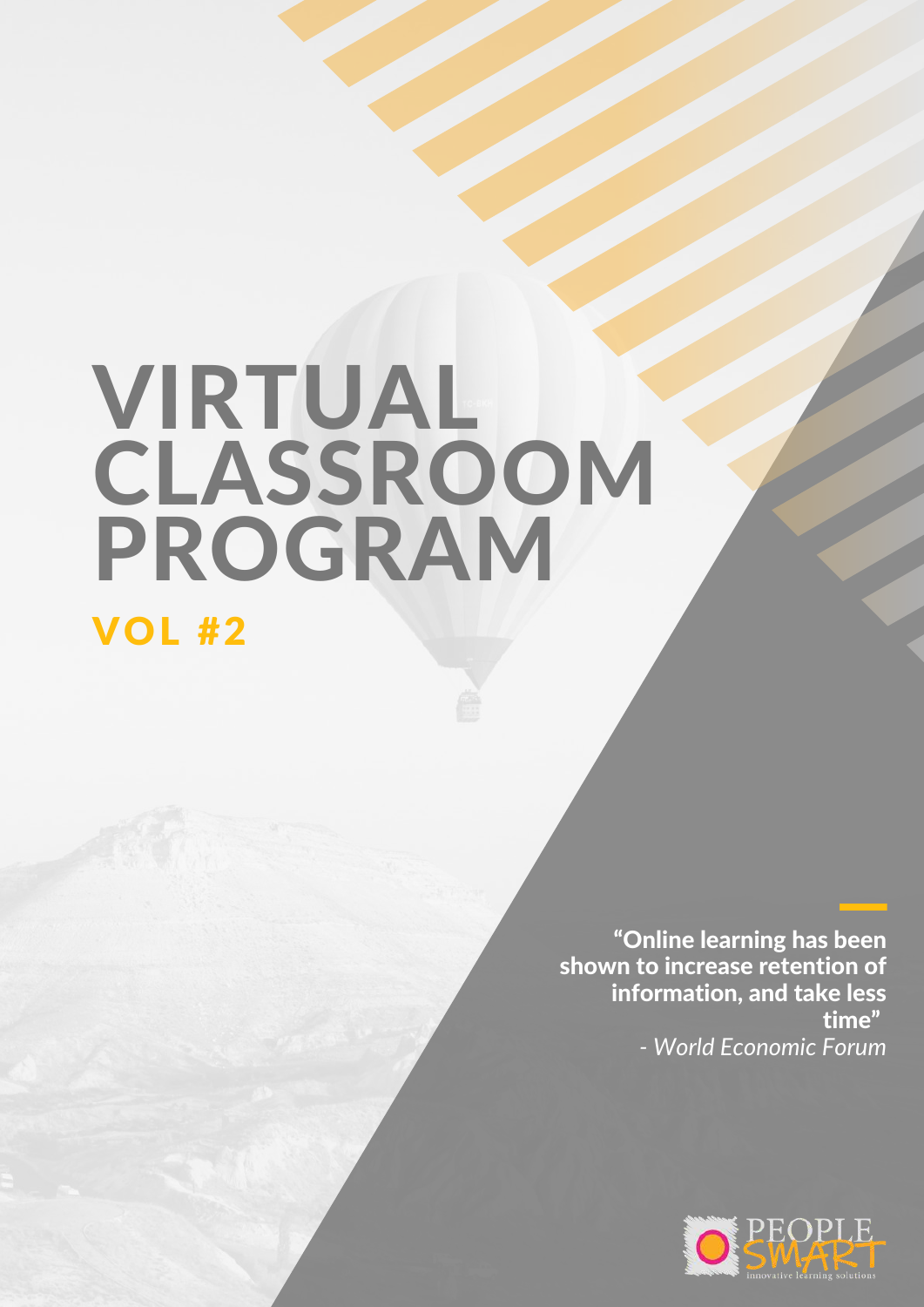*Learning in the virtual classroom has become a robust building block of the new normal, and individuals and managers operating in today's business world are growing increasingly savvy in making effective use of virtual learning opportunities. PeopleSmart is proud to present a new series of highly effective virtual classrooms that are:*

- *Engaging and based on the latest insights*
- *Easy to set up; flexible to deploy*
- *Highly interactive and learner-centred*
- *Enjoyable to attend and transfer focused*

## HOW YOU WILL LEARN?

Our web sessions will be delivered using Zoom or your preferred web conferencing platform. They focus on learner engagement and transfer. They are all interactive and participative and combine different methodologies to accommodate participants' learning styles for the highest levels of learning.

We use:

- Examples and cases from own workplace
- Presentations and feedback from peers and facilitators
- Break-out activities, energizers and videos
- Pre-session tasks and follow-up activities to anchor learning

## COLLABORATION PLATFORMS

We use digital collaboration platform technology to help learners connect and collaborate before, during and after sessions. Talk to us about a bespoke solution for your organization.

## PEOPLESMART TRAINERS

### experts with master skills in online-facilitation

Our team of facilitators are highly experienced in the design and delivery of virtual learning sessions and understand the fundamental differences between face-to-face and virtual learning. They are all expertly trained in handling online learning environments and create the most engaging learner experiences. All our experienced facilitators are multi-lingual. We are able to deliver all learning events in a multitude of languages.



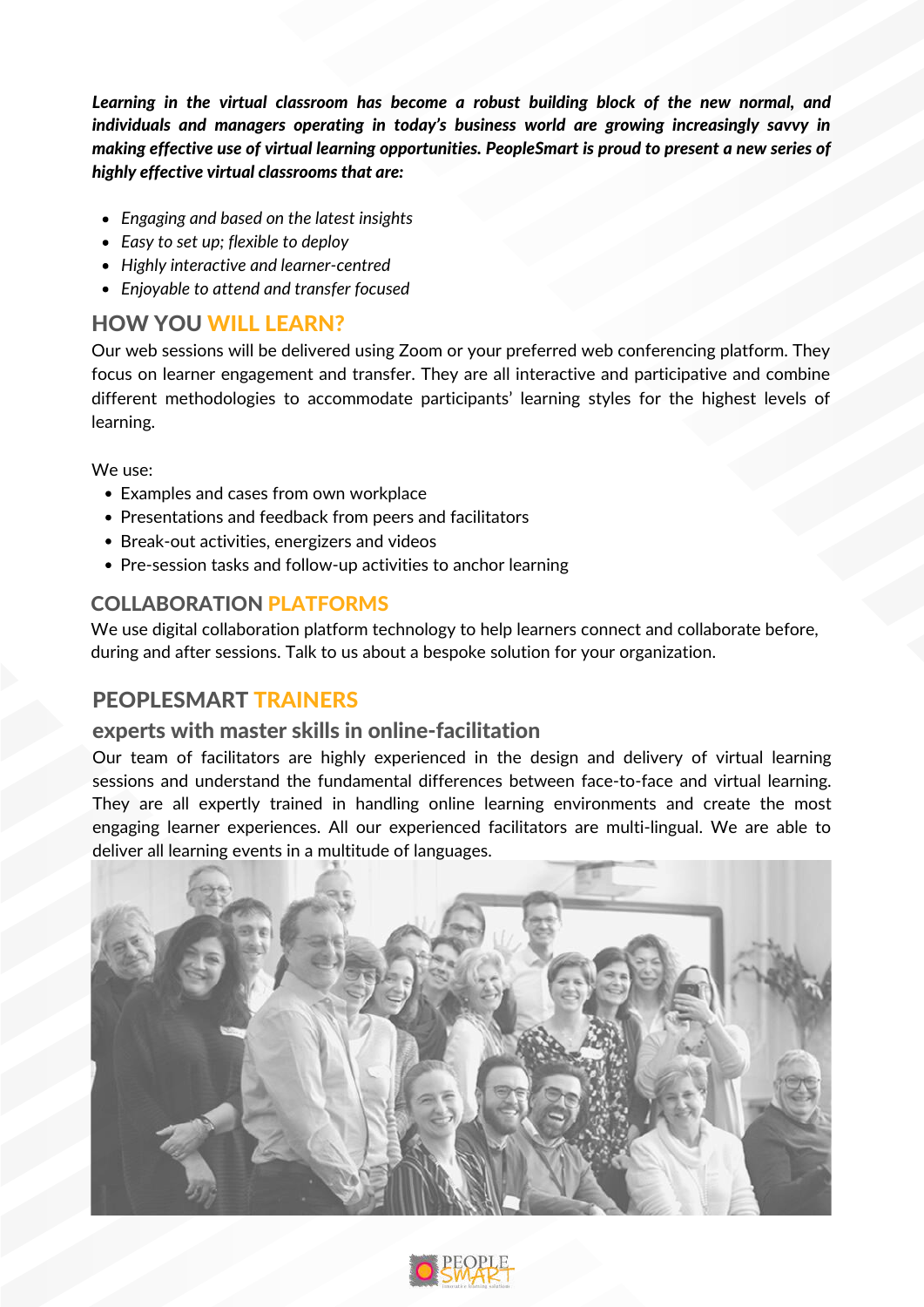## MANAGER ESSENTIALS

*core skills and tools for confident line management (8-12 learners)*

#### SMART Objectives and Feedback with

#### Impact – 120'

Align on the direction and help people grow in skill and self-awareness – performance management vitals.

- Know how to agree on robust and motivating priorities
- Learn and practice easy to apply feedback tools for giving and receiving constructive feedback





#### Coaching for Development - 120'

Communication and coaching skills for effective development discussions and robust development plans.

- Powerful listening and questioning skills
- GROW tool for conversations
- Development planning best practice
- Optimizing transfer with 70-20-10



#### Effective Delegation – 90'

Make a successful shift from doing to leading – assign scope to free up time and help others grow.

- Learn an easy tool for constructive delegation in 7 steps
- Apply the neuroscience of delegation to create engagement and commitment to deliver



#### How to Motivate – 90'

Utilise extrinsic and intrinsic motivators and grow your ability to adapt to different situational needs.

- Distinguish motivators from demotivators
- Daniel Pink's intrinsic motivators at work
- Skill/Will a practical tool to adapt your approach to different motivational needs

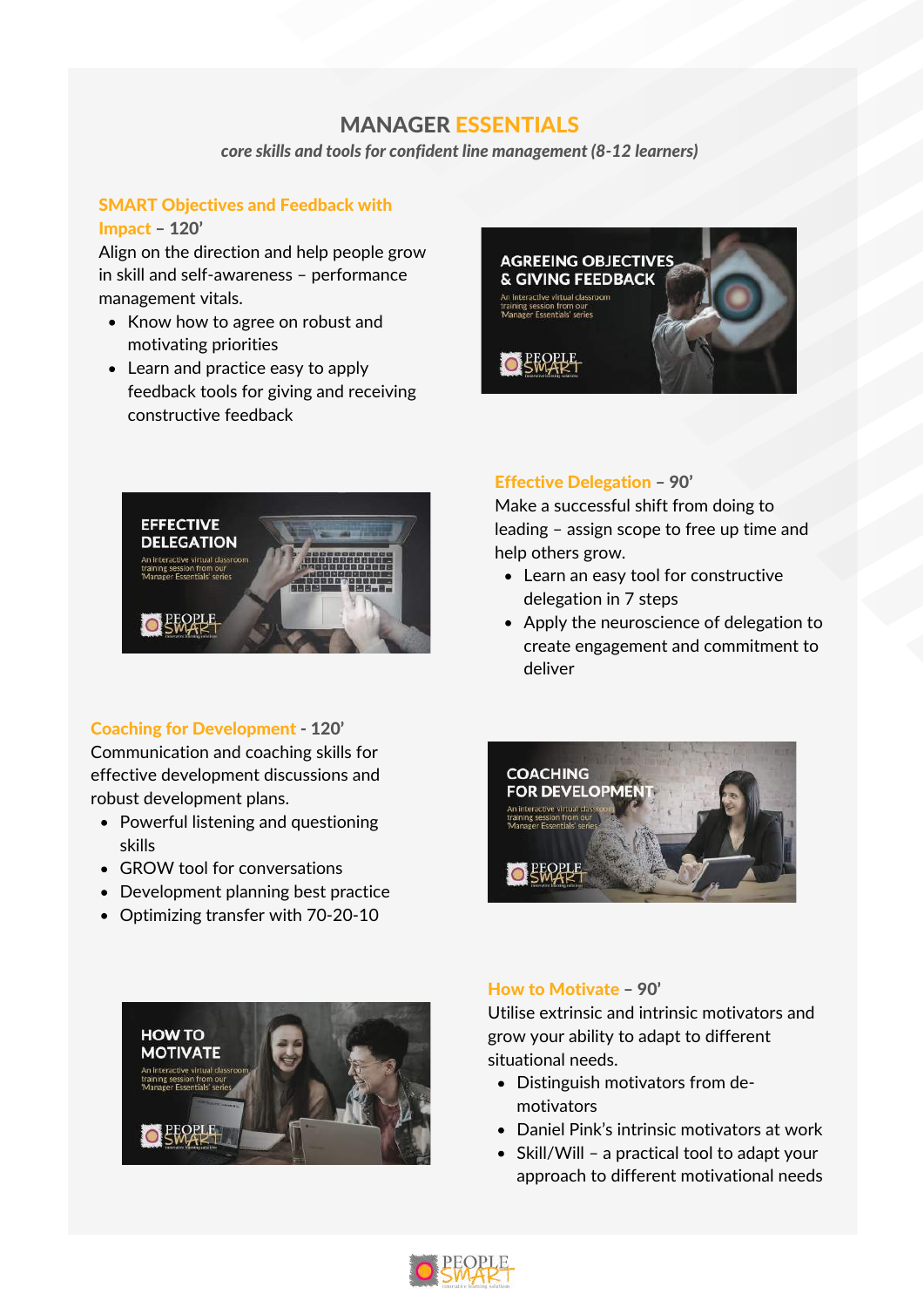## MANAGE CHANGE

*understanding and embracing opportunities in times of transitions*

Leading Change– Fundamentals – 90'

Understand the impact of change and strategies to create a change mindset with stakeholders to pave the way to successful change implementation.

- Crack the code of change
- Understand common challenges
- Strategies for creating a "yes, and" response to change





#### Storytelling – 90'

Learn how to utilize skills as old as humanity to engage, inspire, align and motivate.

- Tell it with intent for impact
- Understand the unique benefits
- Arc-tool for an easy structure
- Practice how it lands

## VIRTUAL EFFECTIVENESS

*skills and tools for effective online presentation & collaboration*

#### Running effective virtual meetings – 90'

Embrace the challenges of virtual team meetings, facilitate engaging web sessions like an online pro.

- Manage purpose and agenda
- Make the best use of platform and equipment
- Tips for high engagement, interactivity and participation





#### Virtual Presenting – 90'

Ensure your virtual presentations are engaging and dynamic includes learning, tips and practice.

- Simple, connected and authentic communication
- Body language & breathing techniques
- Structure for impact